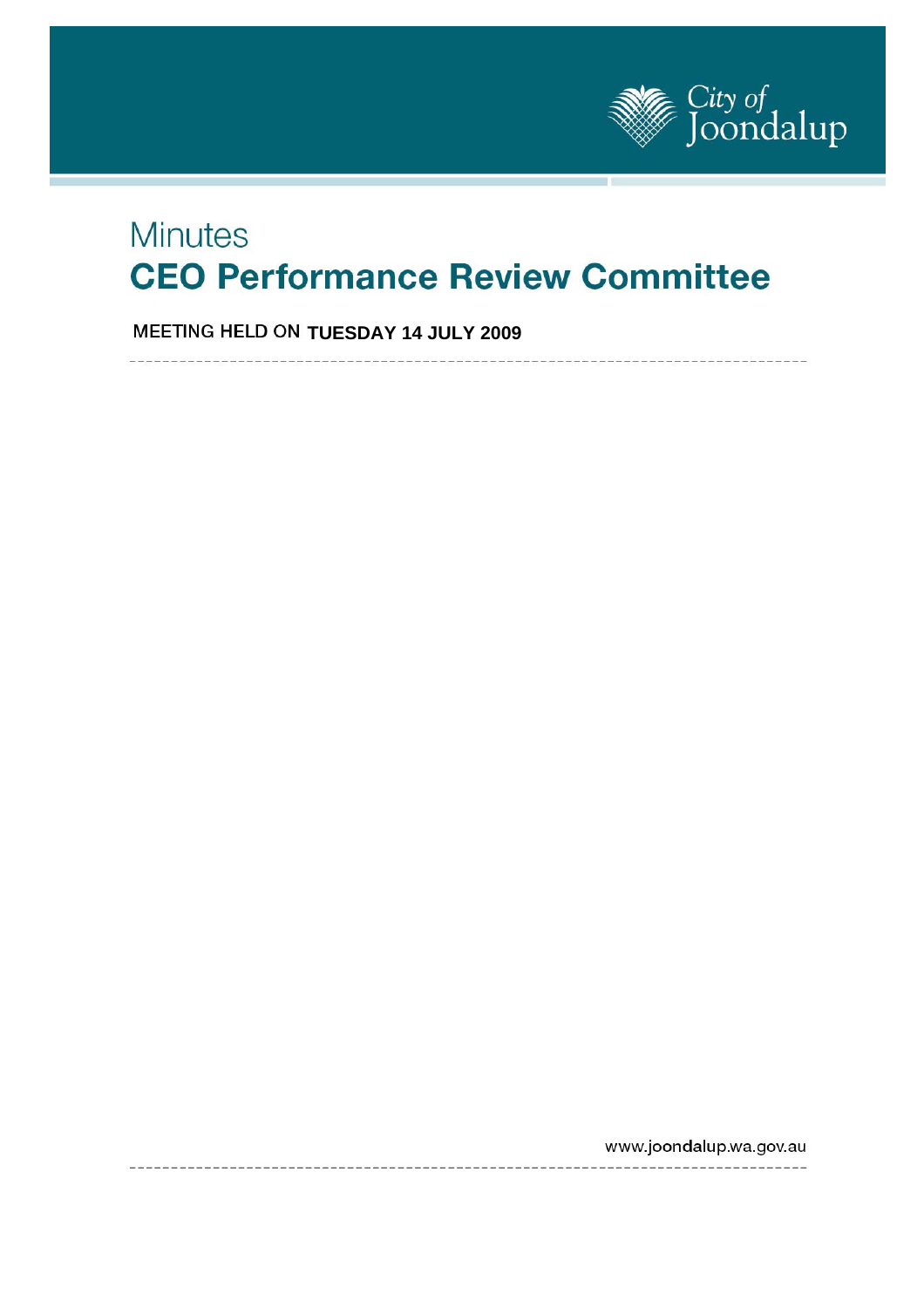## **TABLE OF CONTENTS**

| <b>Item No</b> | <b>Title</b>                                                                                                   |    |  |  |  |
|----------------|----------------------------------------------------------------------------------------------------------------|----|--|--|--|
|                | Declaration of Opening                                                                                         |    |  |  |  |
|                | Apologies/Leave of absence                                                                                     | 3  |  |  |  |
|                | <b>Confirmation of Minutes</b>                                                                                 | 3  |  |  |  |
|                | Announcements by the Presiding Person without discussion                                                       |    |  |  |  |
|                | Declarations of Interest                                                                                       | 4  |  |  |  |
|                | Identification of matters for which the meeting may sit behind<br>closed doors                                 |    |  |  |  |
|                | Petitions and deputations                                                                                      | 4  |  |  |  |
|                | Reports                                                                                                        | 5  |  |  |  |
| Item 1         | CEO<br>Annual Performance<br>Review,<br>Review<br>Key<br>of<br>Performance Indicators and Annual Salary Review | 5  |  |  |  |
|                | Motions of which previous notice has been given                                                                | 10 |  |  |  |
|                | Requests for Reports for future consideration                                                                  | 10 |  |  |  |
|                | Closure                                                                                                        | 10 |  |  |  |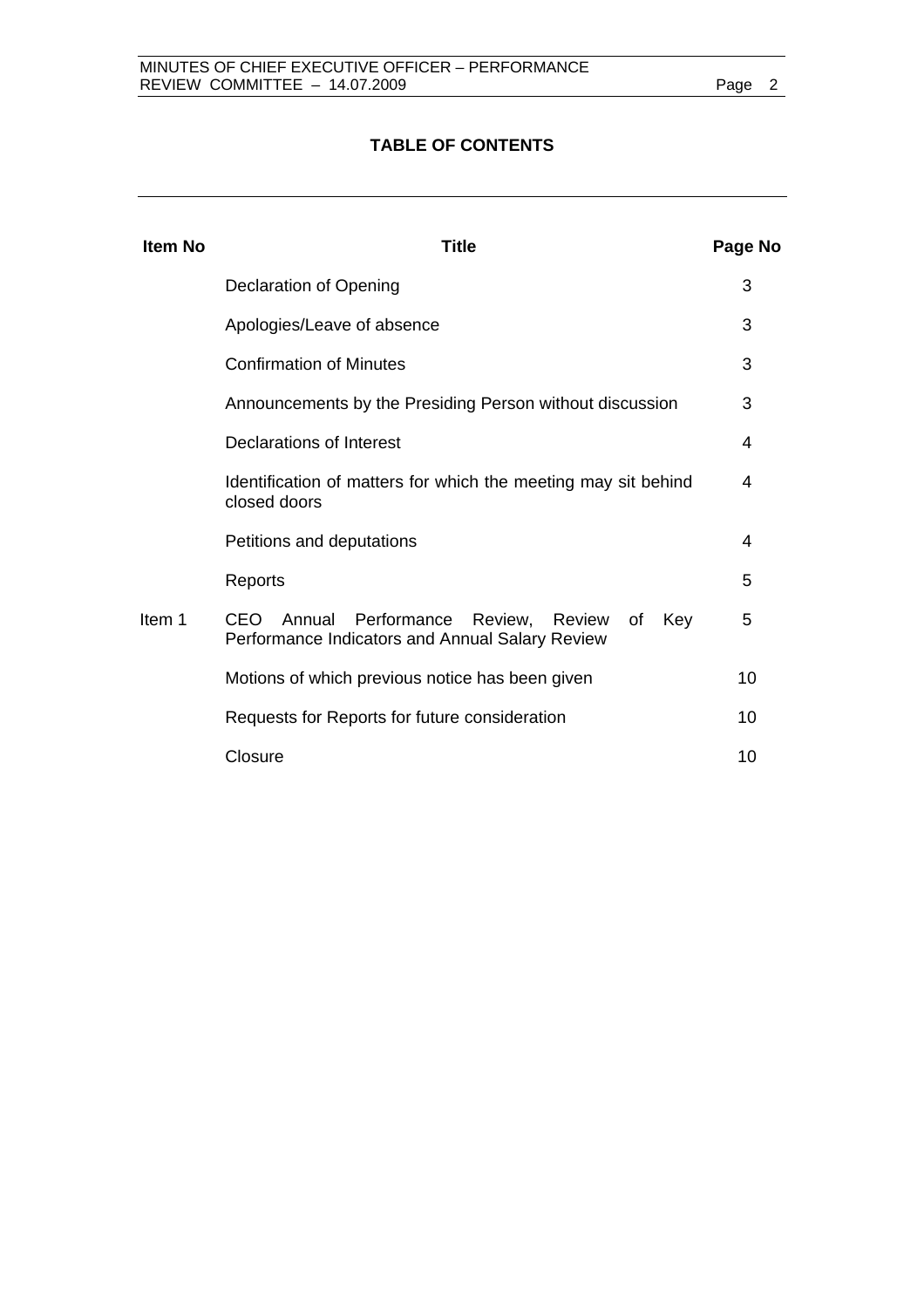## **CITY OF JOONDALUP**

## **MINUTES OF THE CHIEF EXECUTIVE OFFICER – PERFORMANCE REVIEW COMMITTEE MEETING HELD IN CONFERENCE ROOM 2, JOONDALUP CIVIC CENTRE, BOAS AVENUE, JOONDALUP ON TUESDAY 14 JULY 2009**

## **ATTENDANCE**

## **Committee Members:**

| Cr Russ Fishwick  | <b>Presiding Person</b> | South Ward                    |  |
|-------------------|-------------------------|-------------------------------|--|
| Cr Tom McLean     |                         | North Ward                    |  |
| Cr Geoff Amphlett |                         | <b>Central Ward</b>           |  |
| Cr Mike Norman    |                         | South-West Ward from 1740 hrs |  |
| Cr Brian Corr     |                         | South-East Ward               |  |
|                   |                         |                               |  |

## **Officers:**

| Mr Mike Tidy     | <b>Director Corporate Services</b>  |
|------------------|-------------------------------------|
| Mrs Janet Foster | Administrative Services Coordinator |

## **DECLARATION OF OPENING**

The Presiding Person declared the meeting open at 1736 hrs.

## **APOLOGIES/LEAVE OF ABSENCE**

Nil.

## **CONFIRMATION OF MINUTES**

MINUTES OF THE CHIEF EXECUTIVE OFFICER – PERFORMANCE REVIEW COMMITTEE MEETING HELD ON 9 MARCH 2009

**MOVED Cr McLean, SECONDED Cr Amphlett that the minutes of the meeting of the Chief Executive Officer – Performance Review Committee held on 9 March 2009 be confirmed as a true and correct record.** 

## The Motion was Put and **CARRIED** (4/0)

**In favour of the Motion:** Crs Fishwick, McLean, Amphlett and Corr

## **ANNOUNCEMENTS BY THE PRESIDING PERSON WITHOUT DISCUSSION**

Nil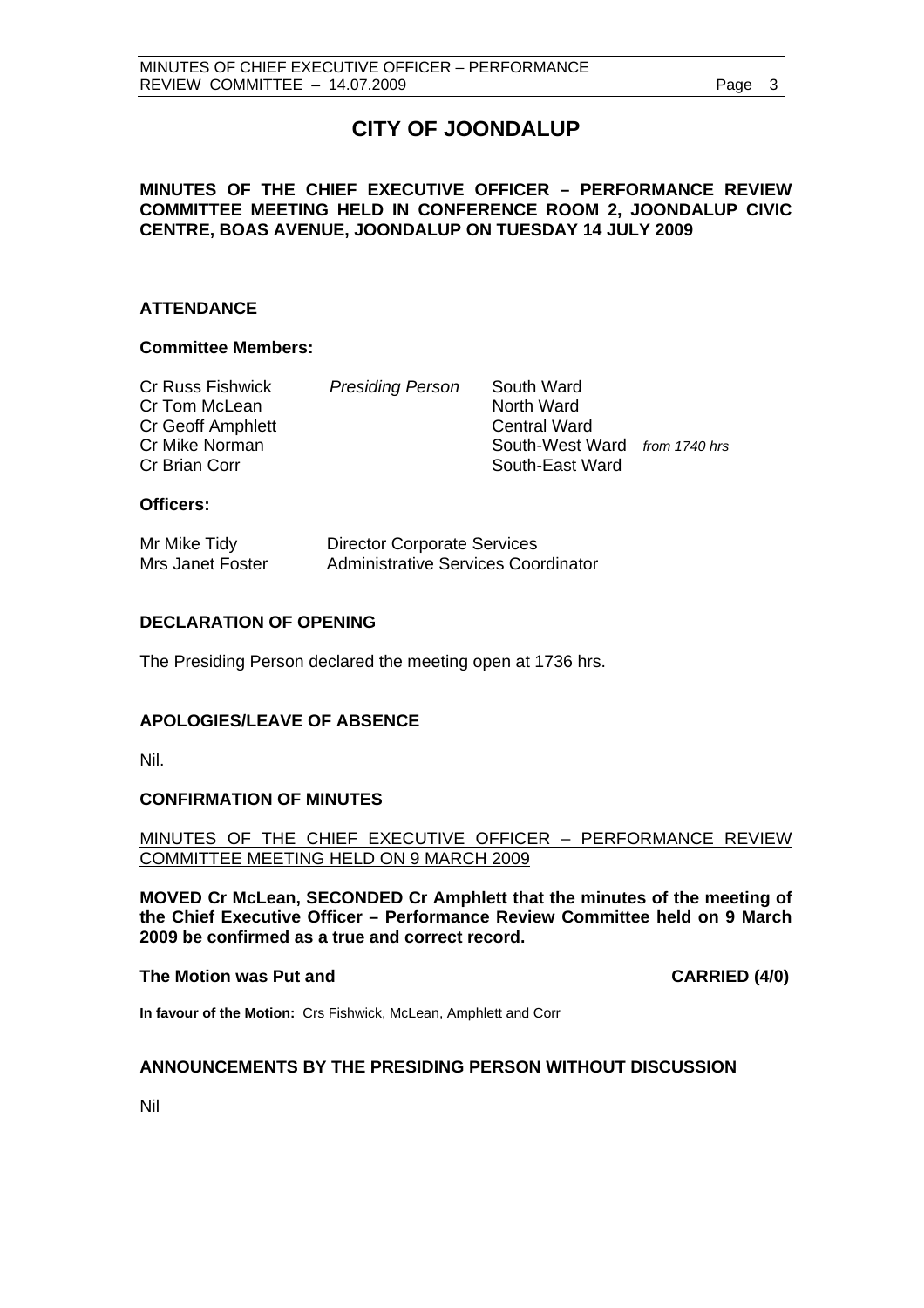## **DECLARATIONS OF INTEREST**

## **Disclosure of Financial Interest**

*A declaration under this section requires that the nature of the interest must be disclosed. Consequently a member who has made a declaration must not preside, participate in, or be present during any discussion or decision-making procedure relating to the matter the subject of the declaration. An employee is required to disclose their financial interest and if required to do so by the Council must disclose the extent of the interest. Employees are required to disclose their financial interests where they are required to present verbal or written reports to the Council. Employees are able to continue to provide advice to the Council in the decision making process if they have disclosed their interest.* 

| <b>Name/Position</b>                                                            | Mr Garry Hunt - Chief Executive Officer         |  |  |  |
|---------------------------------------------------------------------------------|-------------------------------------------------|--|--|--|
| <b>Item No/Subject</b><br>Item 1 - CEO Annual Performance Review, Review of Key |                                                 |  |  |  |
|                                                                                 | Performance Indicators and Annual Salary Review |  |  |  |
| <b>Nature of interest</b>                                                       | Financial                                       |  |  |  |
| <b>Extent of Interest</b>                                                       | Mr Hunt holds the position of CEO.              |  |  |  |

## **Disclosure of interest affecting impartiality**

 *Elected Members (in accordance with Regulation 11 of the Local Government [Rules of Conduct] Regulations 2007) and employees (in accordance with the Code of Conduct) are required to declare any interest that may affect their impartiality in considering a matter. This declaration does not restrict any right to participate in or be present during the decision-making process. The Elected Member/employee is also encouraged to disclose the nature of the interest.* 

| <b>Name/Position</b>      | Mr Mike Tidy - Director Corporate Services                |  |  |  |  |
|---------------------------|-----------------------------------------------------------|--|--|--|--|
| <b>Item No/Subject</b>    | Item 1 - CEO Annual Performance Review, Review of Key     |  |  |  |  |
|                           | Performance Indicators and Annual Salary Review           |  |  |  |  |
| <b>Nature of interest</b> | Interest that may affect impartiality                     |  |  |  |  |
| <b>Extent of Interest</b> | Due to the nature of his employment relationship with the |  |  |  |  |
|                           | CEO.                                                      |  |  |  |  |

## **IDENTIFICATION OF MATTERS FOR WHICH THE MEETING MAY SIT BEHIND CLOSED DOORS**

Nil.

## **PETITIONS AND DEPUTATIONS**

Nil.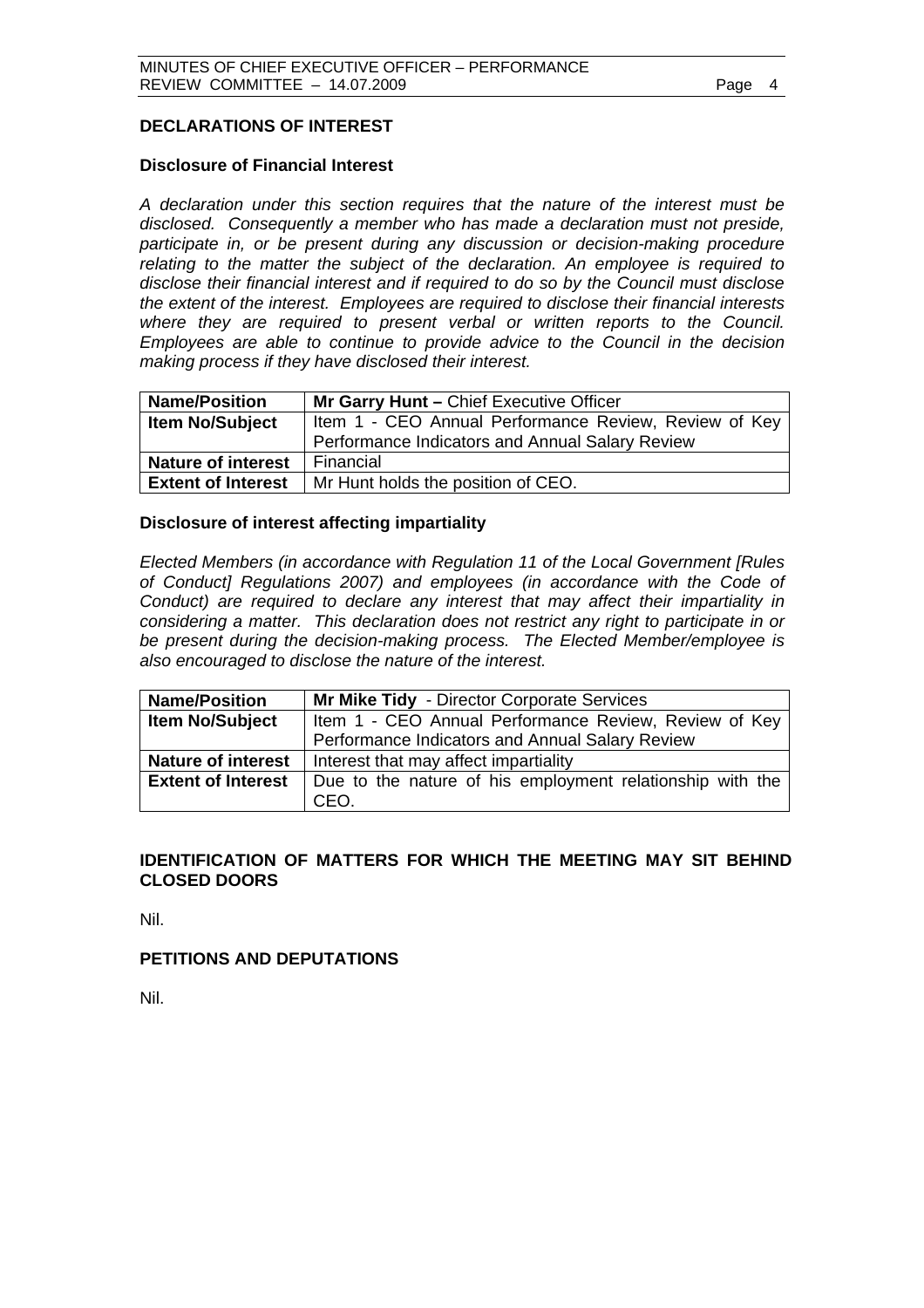## **REPORTS**

| <b>ITEM1</b>                           | <b>CEO</b><br><b>REVIEW</b><br><b>INDICATORS AND ANNUAL SALARY REVIEW</b> | <b>OF</b>  | <b>KEY</b>           |                                                                                                                               | ANNUAL PERFORMANCE REVIEW,<br><b>PERFORMANCE</b> |
|----------------------------------------|---------------------------------------------------------------------------|------------|----------------------|-------------------------------------------------------------------------------------------------------------------------------|--------------------------------------------------|
| <b>WARD:</b>                           | All                                                                       |            |                      |                                                                                                                               |                                                  |
| <b>RESPONSIBLE</b><br><b>DIRECTOR:</b> | Mr. Mike Tidy<br><b>Corporate Services</b>                                |            |                      |                                                                                                                               |                                                  |
| <b>FILE NUMBER:</b>                    | 74574                                                                     |            |                      |                                                                                                                               |                                                  |
| <b>ATTACHMENTS:</b>                    | Attachment 1<br>Attachment 2<br>Attachment 3<br>Attachment 4              | Employment | CEO KPIs for 2008/09 | Clauses 11 and 12.10 of the CEO's Contract of<br><b>CEO Performance Review - Timetable</b><br>Proposed CEO KPI Review Process |                                                  |

## **PURPOSE**

The purpose of this report is for the CEO Performance Review Committee (the Committee) to commence the CEO's annual performance review, the review of the key performance indicators (KPIs) and the annual salary review.

## **EXECUTIVE SUMMARY**

There are two primary elements to commencing the annual performance review of the CEO. Firstly the annual performance review provisions of the Contract of Employment of the Chief Executive Officer of the City of Joondalup (the Contract) specify timelines in the process that are required to be met and a timetable therefore needs to be agreed. Secondly as part of the annual performance review process the Committee is required (clause 11.2(e)(i) of the Contract) to appoint an external and independent HR expert, or similar, to consult with and seek guidance from and to facilitate the review of the CEO's performance.

The experience of the last several annual performance reviews is that the review of the KPIs and the annual salary review have been incorporated into the annual performance review process. The KPIs are reviewed and discussed with the CEO at his performance review interview and the salary is reviewed at the Committee meeting that considers the final report of the CEO's performance.

*It is recommended that the CEO Performance Review Committee:* 

- *1 APPROVES the timetable for the performance review of the Chief Executive Officer and sets the date for the formal performance review interview as Tuesday 25 August 2009.*
- *2 REQUESTS Workplace Solutions (John Phillips) be appointed as the external and independent HR expert for the committee to consult with and seek guidance from and to facilitate the review of the CEO's performance.*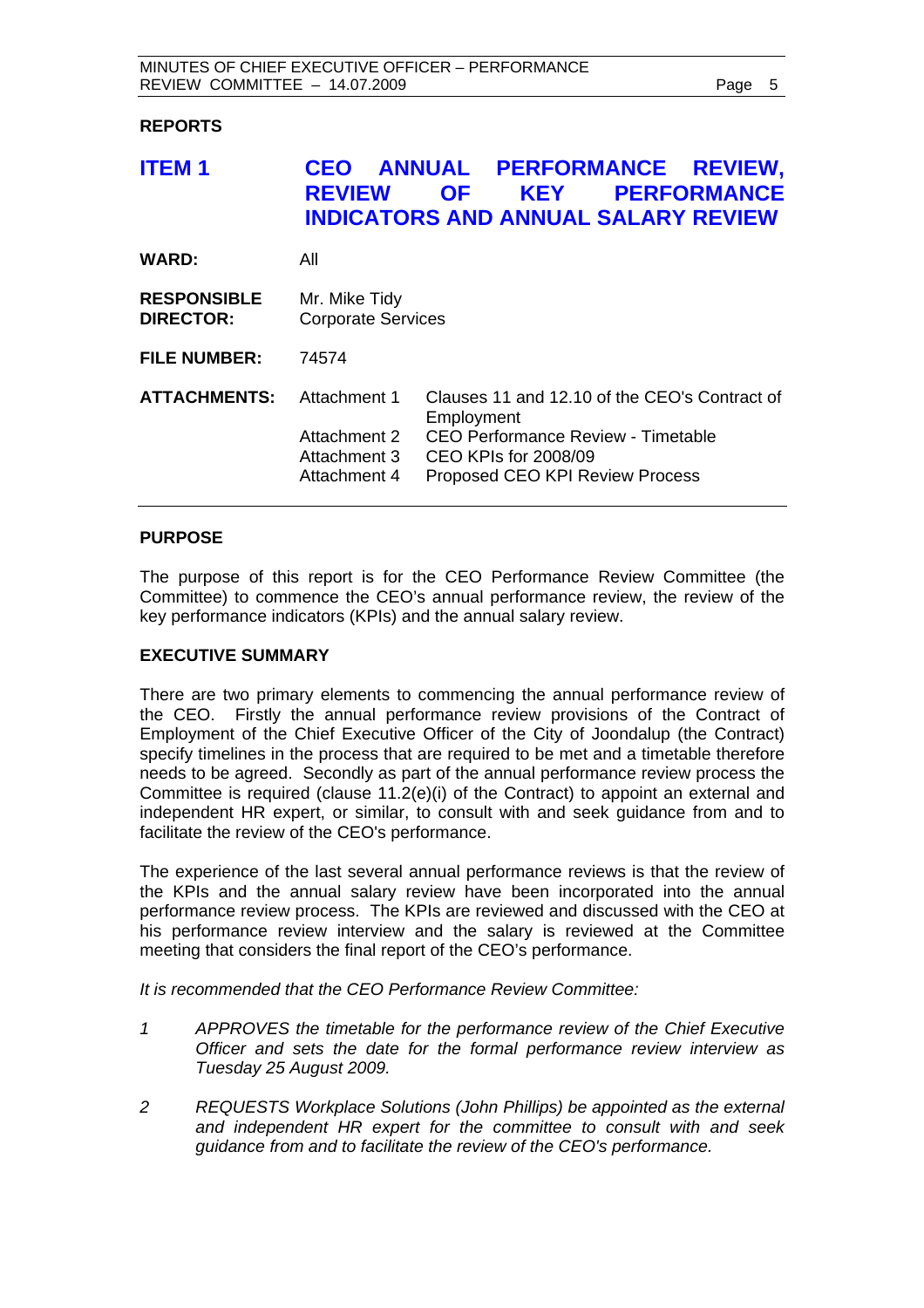- *3 ENDORSES the process of seeking input into the CEO's KPIs from Elected Members at the same time as feedback is provided in relation to the CEO's performance review and that the review of the CEO's KPIs be undertaken at the interview with the CEO in relation to his annual performance.*
- *4 ENDORSES the process of undertaking the annual salary review at the same meeting as its consideration of the Concluded Annual Performance Review Report.*

#### **BACKGROUND**

The CEO commenced employment with the City of Joondalup on 31 January 2005. In March 2009 the City and the CEO entered into a new contract of employment for a term of five (5) years commencing on 18 March 2009. The new contract was modelled on the previous one however, there are some changes and in some cases while the content of clauses may not have changed clause numbering has changed.

Clause 11 (copy of the full text of clause 11 is at attachment 1) of the Contract sets out the requirements for performance development and review. This encompasses the annual performance review related to the period expired and a review of the KPIs for the next review period. Clause 12.10 (copy also included at attachment 1) sets out the requirements for the annual salary review.

The Contract does not make any specific requirements for the process of reviewing the CEO's KPIs.A proposed KPI review process is set out in attachment 4.

#### **DETAILS**

#### **Issues and options considered:**

#### **Consultant**

In essence the performance review process requires the Committee to conduct a formal interview with the CEO, (clause 11.2(b)). The Committee is required to consult with other Elected Members and the CEO is required to submit a report on his performance all prior to the interview and within certain designated timeframes and periods of notice.

Critically clause 11.2(d) provides that *"neither the Council nor the Executive is entitled to attend the scheduled interview with a support person or representative (legal or otherwise)"*. At the same time clause 11.2(e)(i) provides that *"In conducting the review, the Performance Review Committee must appoint and consult with and seek guidance from an external and independent human resources expert, or similar, to facilitate the review of the Executive's performance"*.

For the last three (3) reviews Workplace Solutions (John Phillips) has been used. The outcome of the last three (3) reviews in terms of the assistance and support provided by the consultant appears to have been successful and well received by the Committee. With this in mind it is therefore felt that the Committee might consider using the same consultant again.

John Phillips has been approached to determine availability and likely cost. A formal quote has not been requested but the advice received is that it will be very similar to last year (this was \$3,818 exc GST). This proposal includes, if requested by Elected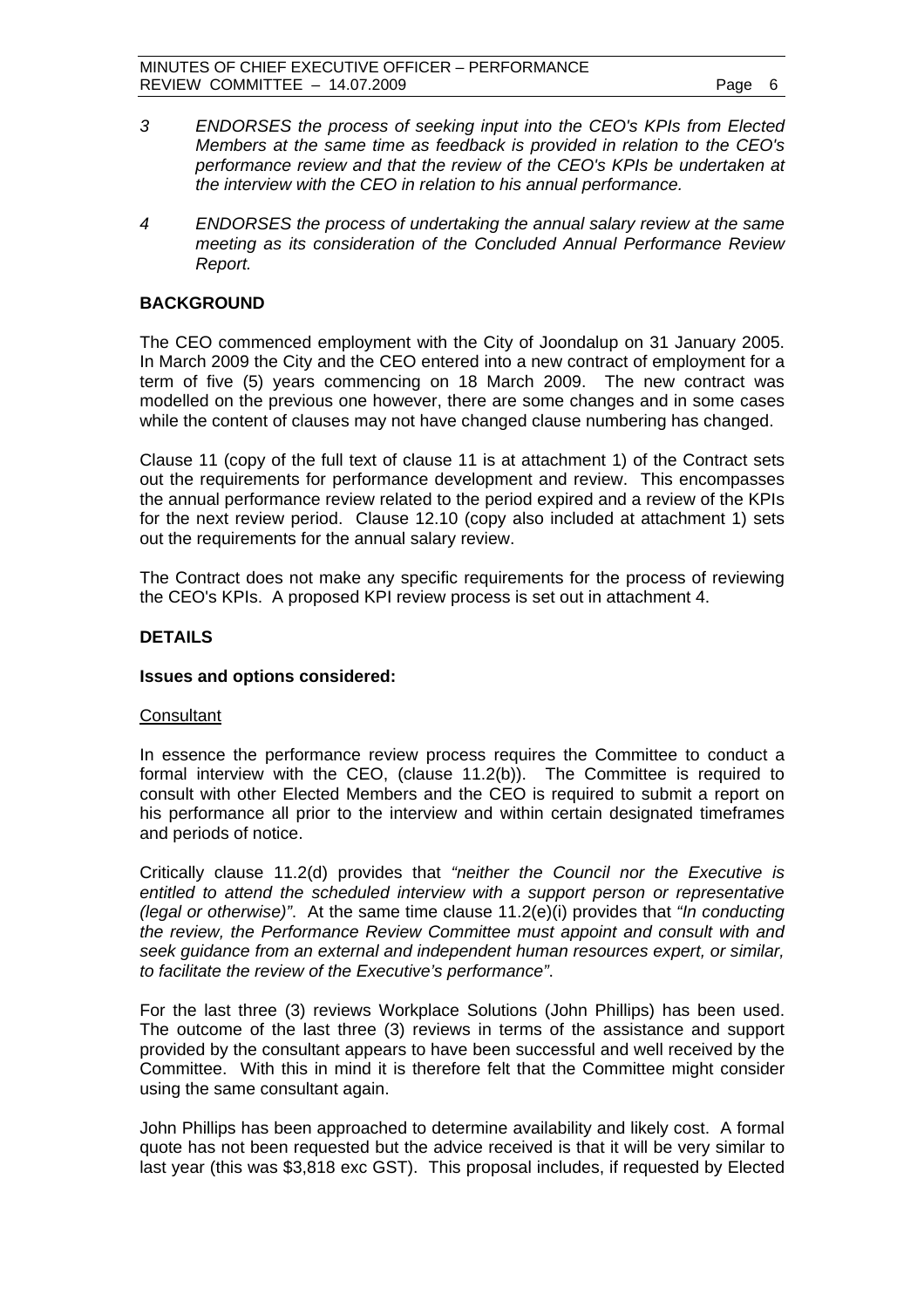Members, being able to meet with the consultant one on one in order to assist them in putting their comments together.

## Timetable for Review

The process for conducting the CEO's performance review, as set out in clause 11.2, provides not only for the various tasks and issues that need to be considered but also very specific timeframes.

The key element that drives all of the timeframes is the formal scheduled interview by the Committee with the CEO. With this in mind the critical timeframes are:

- The CEO is to be given at least fifteen (15) working days' notice of the scheduled interview
- The CEO is required to prepare a self-evaluation report and submit it to the Committee not less than five (5) working days prior to the scheduled interview
- The Committee is required to invite written comments from all individual Elected Members addressing their views on the CEO's performance at least fifteen (15) working days prior to the scheduled interview and the responses which must be dated and signed must be received back by the Committee at least five (5) working days prior to the scheduled interview.
- The Committee must prepare a report within thirty (30) days of the conclusion of the review
- As soon as the report is completed the Committee must provide a copy to the CEO and give him up to five (5) working days to provide any written comments he may have on matters addressed in the report to the Committee
- Following the five (5) working day response period for the CEO the Committee is required to submit its report and any comments of the CEO to the next meeting of Council provided that next meeting is at least five (5) working days away.

A timetable has been drawn up (attachment 2). The timetable provides for a final report to be considered by Council at its meeting on Tuesday 15 September 2009.

## Review and Setting of KPIs for 2009/10

The Contract provides that the review of the KPIs (clause 11.1) may be done at or immediately after the CEO's annual performance review. The recent experience has been that this has been done at the same time as the performance review and the intention for this review is to follow this recent experience. A copy of the agreed 2008/09 CEO KPIs is at attachment 3.

## Annual Salary Review

The Contract provides that the annual salary review is to be done after the completion of the annual performance review. The recent experience has been that this has been done at the same meeting and following consideration of the Concluded Annual Performance Review Report. A separate report is presented to the Committee in relation to this. The intention for this review is to follow this recent experience.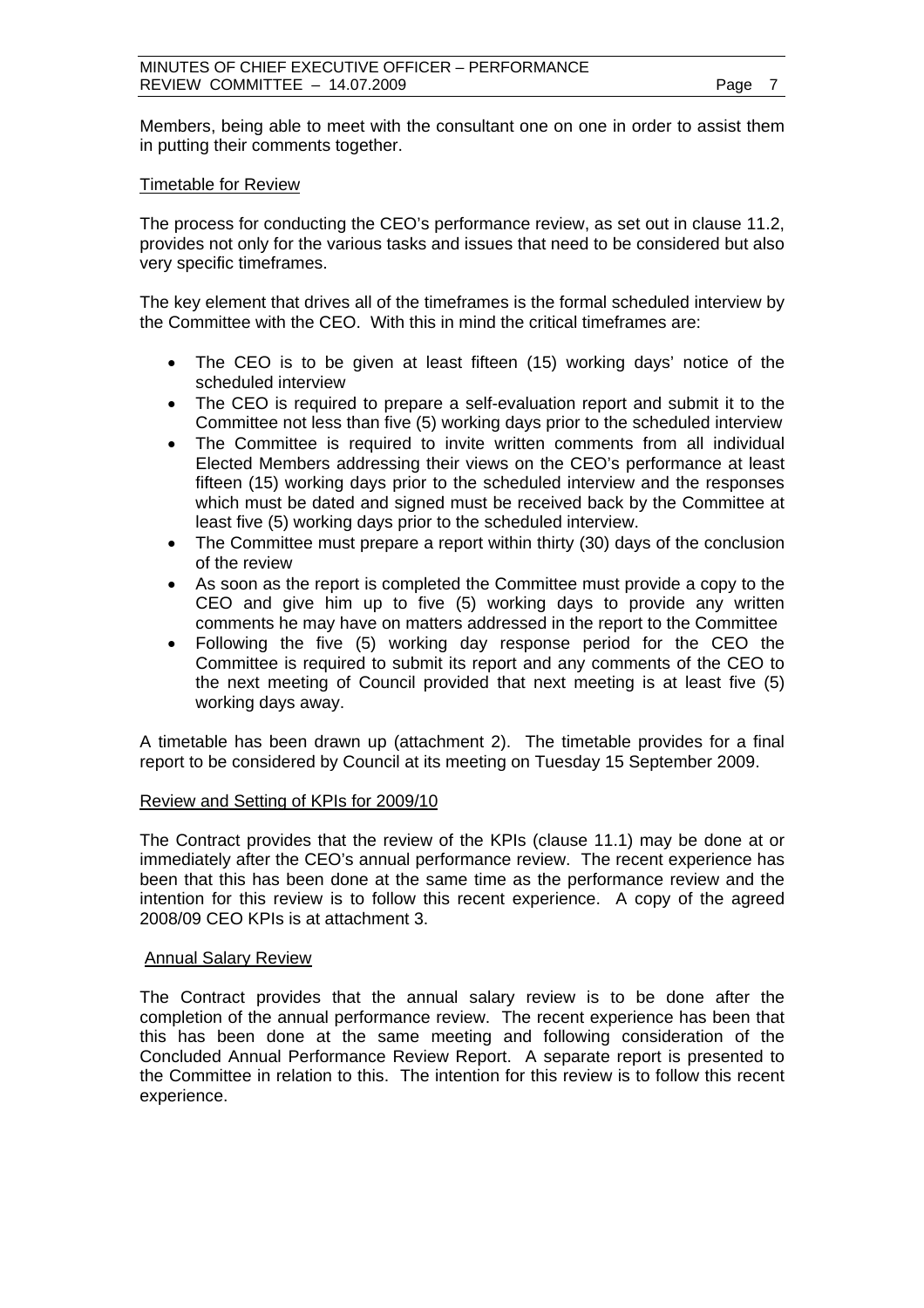## **Legislation/Strategic Plan/Policy Implications**

**Legislation** Section 5.38 of the Local Government Act 1995 provides:

*"Annual review of certain employees' performances* 

*The performance of each employee who is employed for a term of more than one year, including the CEO and each senior employee, is to be reviewed at least once in relation to every year of the employment."* 

## **Strategic Plan**

Key Focus Area: Leadership and Governance

Objective: 1.1 OBJECTIVE: To ensure that the processes of local governance are carried out in a manner that is ethical, transparent and accountable. 1.3 OBJECTIVE: To lead and manage the City effectively.

**Policy** Not applicable

## **Risk Management considerations:**

The performance review process is designed to evaluate and assess the CEO's performance against KPIs on a periodic basis and the Committee is required to refer its concluded report to the Council for consideration and actioning.

## **Financial/Budget Implications:**

In conducting the performance review under the Contract, the Committee is required to appoint and consult with and seek guidance from an external and independent human resources expert, or similar, to facilitate the review of the CEO's performance (Clause 11.2(e)(i)). Provision has been made in the 2009/10 budget for this cost.

It should be noted that the Committee does not have delegated power to appoint the consultant. The formal appointment of the consultant will be by the Director Corporate Services under delegated authority.

## **Regional Significance:**

Not applicable.

## **Sustainability implications:**

Not applicable.

#### **Consultation:**

As part of the review process, under clause  $11.2(e)(ii)$ , the Committee is required to seek written comments in relation to the CEO's performance from all individual Elected Members.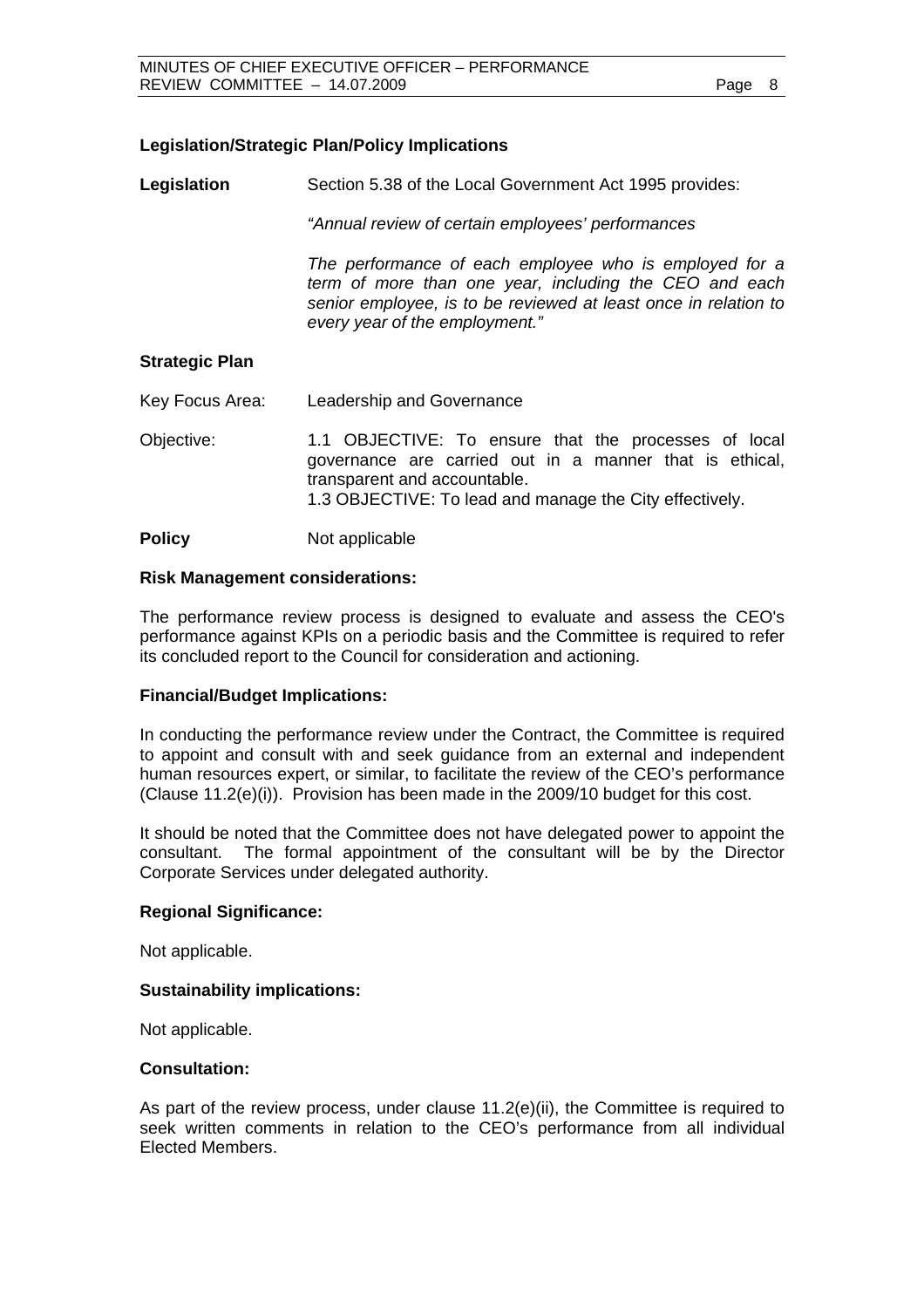## **COMMENT**

This review is the first annual review since the new Contract commenced on 18 March 2009. There have however, been three annual reviews under the previous Contract in which the process and format was almost the same. These previous reviews have been conducted successfully in terms of process and format. This report does not propose any significant change.

## **VOTING REQUIREMENTS**

Simple majority.

## **OFFICER'S RECOMMENDATION**

That the CEO Performance Review Committee:

- 1 APPROVES the timetable for the performance review of the Chief Executive Officer and sets the date for the formal performance review interview as Tuesday 25 August 2009;
- 2 REQUESTS Workplace Solutions (John Phillips) be appointed as the external and independent HR expert for the committee to consult with and seek guidance from and to facilitate the review of the CEO's performance;
- 3 ENDORSES the process of seeking input into the CEO's KPIs from Elected Members at the same time as feedback is provided in relation to the CEO's performance review and that the review of the CEO's KPIs be undertaken at the interview with the CEO in relation to his annual performance;
- 4 ENDORSES the process of undertaking the annual salary review at the same meeting as its consideration of the Concluded Annual Performance Review Report.

The Director Corporate Services advised of the need to modify the timetable for the performance review of the Chief Executive Officer (under ID1 to ID6 inclusive).

*Cr Norman entered the Room at 1740 hrs.* 

## **MOVED Cr McLean SECONDED Cr Amphlett that the CEO Performance Review Committee:**

- **1 APPROVES the revised timetable for the performance review of the Chief Executive Officer, forming Attachment 1 to these Minutes, and sets the date for the formal performance review interview as Tuesday 25 August 2009;**
- **2 REQUESTS Workplace Solutions (John Phillips) be appointed as the external and independent HR expert for the committee to consult with and seek guidance from and to facilitate the review of the CEO's performance;**